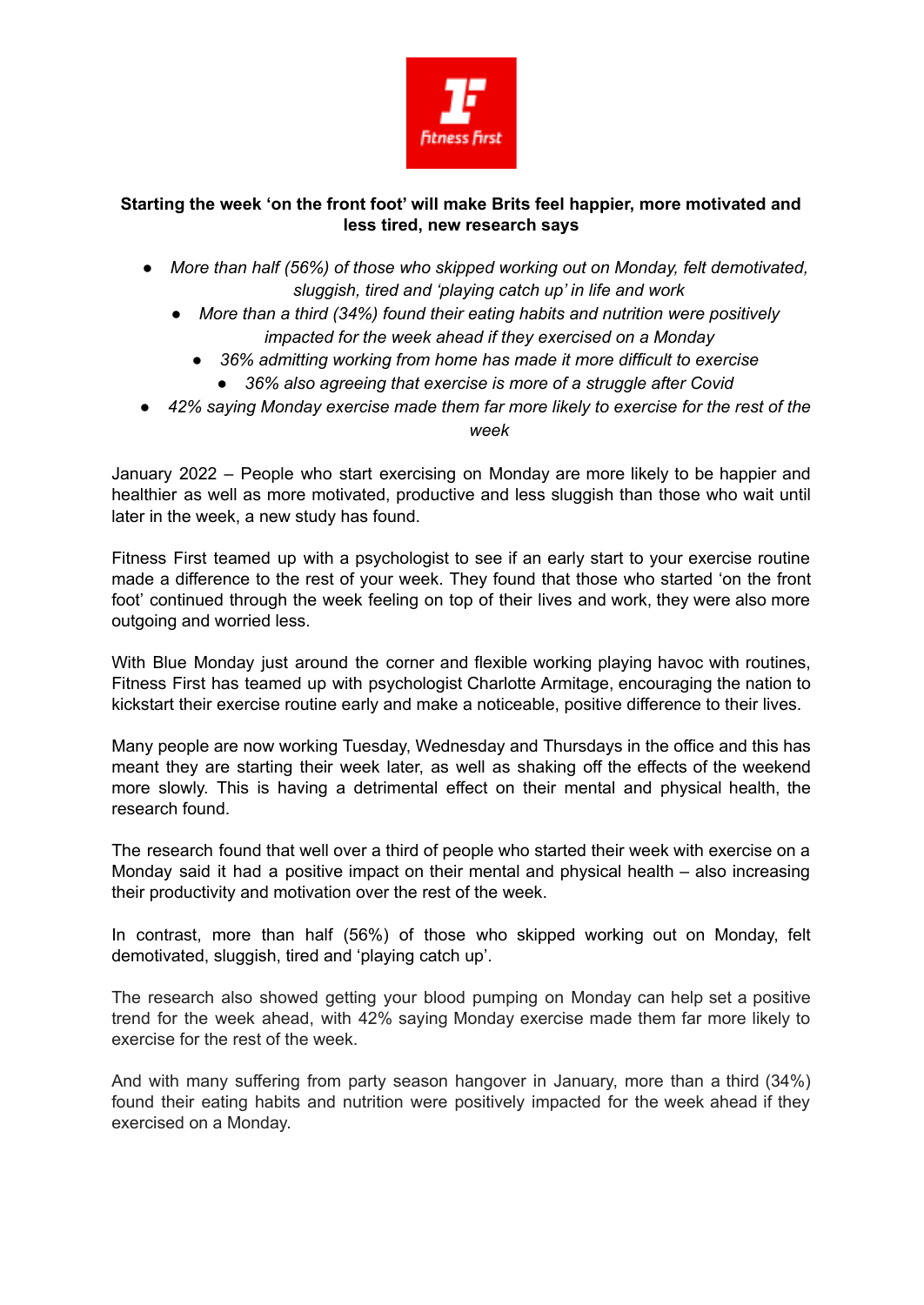This trend is mirrored by Fitness First's own internal data which found members who attended their gyms on a Monday visited a further three times during the week, while skipping the gym on a Monday meant they only attended 1.5 times during the week.

Working from home on Mondays has risen in popularity in the wake of recent guidance, but findings also show working from home may impact our ability to use Mondays effectively, with over a third (36%) admitting working from home has made it more difficult to exercise and 36% also agreeing that exercise is more of a struggle after the Covid related disruptions.

Combining forces with qualified psychologist and wellbeing analyst Charlotte Armitage, Fitness First has delved deeper into the science behind Mondays, looking at why adopting positive lifestyle changes and sustainable routines are more important than ever.

Charlotte Armitage comments: "A contributing factor impacting our motivation levels is the traditional structure of the working week in the UK. Given that many people will have weekends as downtime, this filters through into changes in diet and exercise as we allow ourselves a weekend to indulge as a reward for working hard all week. This overindulgence can leave us feeling sluggish when the week starts again. Committing to exercise can be a good way to rejuvenate the mind and body to prepare for the week ahead. Naturally, the seasons of the year have an impact on our energy levels. At this time of year, the lack of sunlight and cold weather can make it hard to be motivated, and this is compounded further by the impact of the pandemic."

Described as the 'most depressing day of the year', Blue Monday will continue to hit hard with restrictions persisting this year. Recognising we need to keep spirits up now more than ever, Fitness First is turning Blue Monday Red and throwing open the doors of its 45 clubs across the country on both 17th and 18th January, offering members of the public a unique chance to experience their top class facilities free of charge. Fitness First is also offering a unique promotion for Blue Monday with 50% off for 3 months of a 6 month membership in all clubs (offer valid for 17th and 18th January only).

With challenging new signature classes like the highly popular HIIT session TraX, the best facilities and expert insight from their seasoned force of personal trainers. Fitness First is best placed to help you develop positive lifestyle habits and overcome Blue Monday in 2022. For those working from home and unable to make the gym, Fitness First's FFX app contains on demand classes, workouts and challenges helping motivate you wherever you find yourself on Blue Monday.

## **-ENDS-**

## **Notes:**

Fitness First research was conducted by Censuswide of 1,001 respondents between 07.01.2022 and 10.01.2022